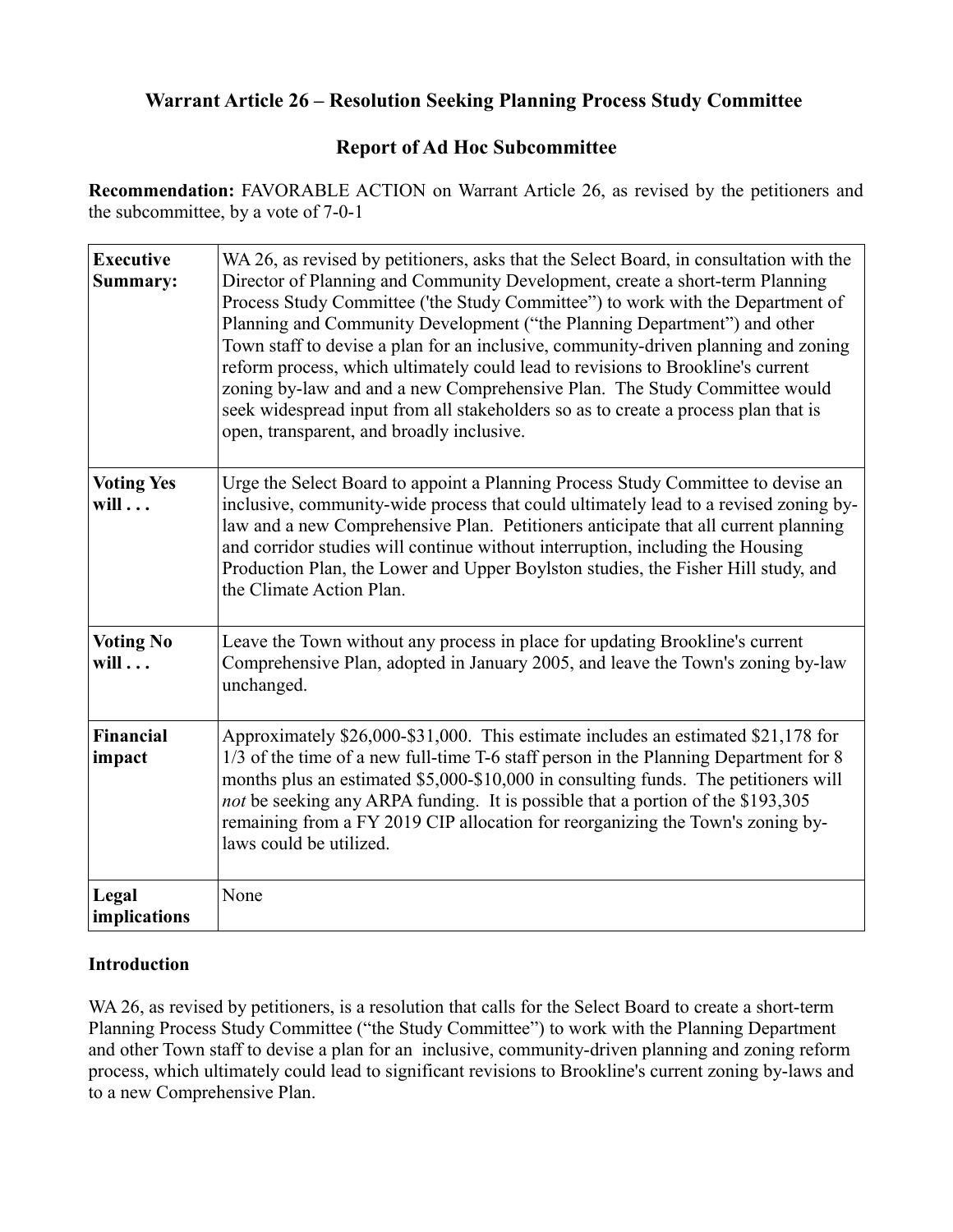To date, Brookline has had four Comprehensive Plans, which were adopted in 1959, 1976, 1989, and January 2005. Between the years 1959-2005, the Town adopted a new Comprehensive Plan every 15 years on average. It has now been nearly 17 years since our current Comprehensive Plan was adopted, which occurred after a 4  $\frac{1}{2}$  year developmental process that began in 2000. Our current zoning by-law has never been systematically revised, although it has been amended many times over the last 55 years.

### **Evaluation Methodology/Research**

- The petitioners consulted closely with the Department of Planning and Community Development and have studied planning and zoning reform efforts in other Massachusetts municipalities such as Somerville, Newton, Boston, Medford, Lynn, and Cambridge. Two of the petitioners are professional urban planners.
- Email from Kara Brewton, Director of Planning & Community Development, to Susan Granoff, Chair, Ad Hoc Subcommittee, October 27, 2021, detailing estimated costs related to revised WA 26.
- "Brookline Comprehensive Plan, 2005-2015" (2005), which is Brookline's fourth and current plan. https://www.brooklinema.gov/242/Brookline-Comprehensive-Plan
- Massachusetts General Law, Chapter 41, Section 81D (requiring planning boards in Mass. municipalities to create a comprehensive plan, as defined in Section 81D, as a basis for decision-making regarding the long-term physical development of the municipality, and which may be added to or changed from time to time). <https://malegislature.gov/Laws/GeneralLaws/PartI/TitleVII/Chapter41/Section81D>

### **Discussion**

A public hearing on WA 26 was held on October 7 at 1 pm on Zoom. Attending the hearing were subcommittee members Susan Granoff (chair), Scott Ananian, Ben Birnbaum, Janice Kahn, David Pollak, Carlos Ridruejo, and Lee Selwyn; petitioners Linda Olson Pehlke (AC, TMM), Paul Warren (AC, TMM), and Gina Hahn (TMM); Kara Brewton, Director of Planning and Community Development; and 20 members of the public.<sup>[1](#page-1-0)</sup> The subcommittee also received emailed statements from 15 Brookline residents. $<sup>2</sup>$  $<sup>2</sup>$  $<sup>2</sup>$ </sup>

A continuance of the subcommittee's public meeting took place on October 25 at 5 pm on Zoom. Attending were all the subcommittee members who had attended the October 7 meeting plus George Cole; petitioners Linda Olson Pehlke, Paul Warren, and Gina Hahn; Kara Brewton, Director of Planning and Community Development; Polly Selkoe, Assistant Director, Regulatory Planning; and Victor Panak, Planner; and 7 members of the public.<sup>[3](#page-1-2)</sup>

<span id="page-1-0"></span><sup>1</sup> Deborah Brown (TMM), John Doggett (AC, TMM), Katherine Florio, Paul Harris (TMM), Steve Kanes (AC), Jonathan Klein (TMM), Marilyn Koblan, Joan Lancourt, Robert Lepson (TMM), Lynda Roseman (TMM), Paul Saner (EDAB, TMM), Katha Seidman, Naomi Sweitzer (TMM), John VanScoyoc (Select Board), Neil Wishinsky (AC, TMM), Jerema Wolosenko, Jenny Xu, Amanda Zimmerman (TMM), Michael Zoorob (TMM), and Janet B.

<span id="page-1-1"></span><sup>2</sup> Felixa Eskey, Stuart Rubinow, Marilyn Koblan, Richard Iseke, Terry Keane, Doug Hughes, Susan DeLong, Jesse and Brenda Hefter, Lisa and Ramesh Shivdasani, Mary Epstein, Jeff Cook, Wallis Raemer, J. Wolosenko; all expressed strong support for WA 26.

<span id="page-1-2"></span><sup>3</sup> Roger Blood (HAB Chair), John Doggett (AC, TMM), Jonathan Klein (HAB, TMM), Jennifer Lewis, Paul Saner (EDAB, TMM), John VanScoyoc (Select Board), and Neil Wishinsky (AC, TMM).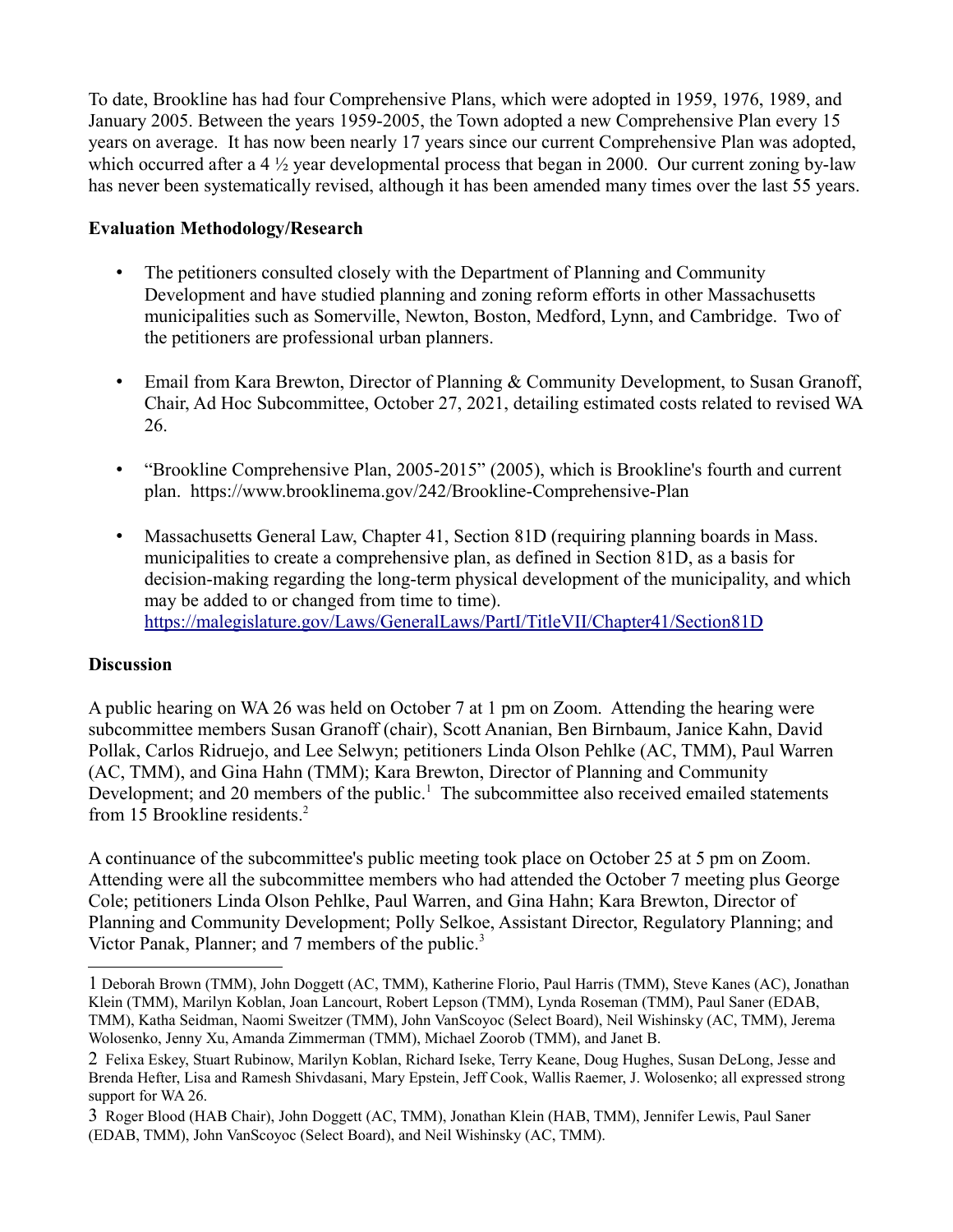At the public hearing for WA 26, while many commentators agreed with the petitioners about the Town's need for inclusive, holistic, comprehensive zoning and planning reform, many more commentators expressed concerns with the original version of WA 26. There were four key concerns (all of which, as described below, are addressed in the revised version of WA 26):

- 1. The petitioners' original proposal to seek ARPA funding to help finance a three-year long, community-wide process leading to a new long-term Comprehensive Plan and zoning reform was considered to be an inappropriate use of ARPA funds.
- 2. There was fear that current planning projects and plans, such as the Housing Production Plan and the corridor studies, would be slowed down or delayed for years until the new plan was completed.
- 3. The proposed three-year time period for developing a plan to reform Brookline's current Comprehensive Plan and zoning by-laws seemed unrealistically short.
- 4. Marginalized populations were likely to be excluded from the planning process because they are difficult to engage in a long-term process and because of the original article's emphasis on engaging existing neighborhoods in the planning process.

The petitioners listened carefully and heavily revised WA 26 to address these identified problems.<sup>[4](#page-2-0)</sup> Specifically:

- 1. The petitioners are no longer seeking ARPA funding and have eliminated all mention of ARPA from their resolution and explanation. They have scaled back their proposal significantly so that instead of seeking an estimated \$1.2 million to fund the entire multiple-year process leading to a new or revised Comprehensive Plan, all that their revised resolution seeks is a short-term study committee to develop a plan for this process and which will cost no more than about \$30,000.
- 2. The revised resolution expressly affirms the continuation of the Lower Boylston and planned Upper Boylston studies, the Fisher Hill study, the Housing Production Plan, the Climate Action Plan, and all other ongoing planning studies.
- 3. The revised resolution focuses solely on the first step in a years-long process to update Brookline's current Comprehensive Plan and zoning by-law – the formation of a Planning Process Study Committee – and does not attempt to predict how long the entire process will take.
- 4. New "Resolved" paragraphs in the revised resolution describe in detail the full spectrum of stakeholders that the Study Committee will need to seek input from and reach out to and emphasizes the need for a reform process that centers marginalized communities in its consideration of strategies so as to provide greater equity. The revised resolution no longer emphasizes neighborhood outreach as a primary outreach method, but instead seeks a very broad-based community engagement process.

<span id="page-2-0"></span><sup>4</sup> The Moderator has reviewed all of the petitioners' revisions and has determined that they are within the scope of the original.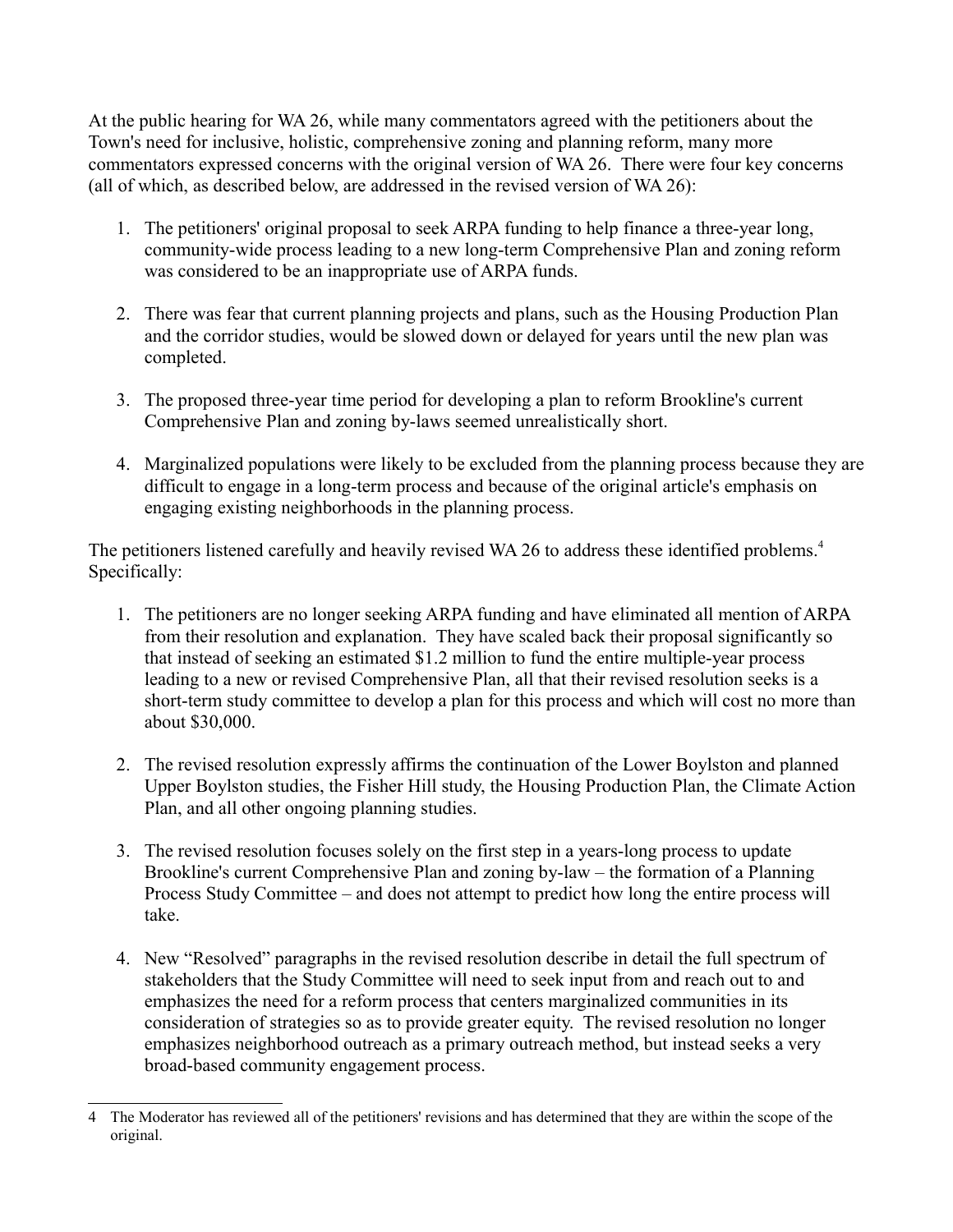At the October 7 public meeting, many subcommittee members, while agreeing with the petitioners on the desirability of taking a fresh look at the Town's current zoning by-law and Comprehensive Plan, wanted to give the petitioners an opportunity to revise their resolution so as to take into consideration the criticisms raised by some of the public commentators, which were also concerns of subcommittee members. Therefore, the subcommittee decided to continue its public meeting until the last week in October.

At the continued public meeting on October 25, subcommittee members were very impressed and pleased with the substantially and very thoughtfully revised version of WA 26 that the petitioners presented to it, which addressed the key concerns expressed at the October 7 public hearing. The subcommittee thought that the revised resolution's narrowing of its focus to seeking a Select Boardappointed committee to plan the planning process that would enable the Town to revise its current Comprehensive Plan and zoning by-law would serve to jump-start the entire process. One of the subcommittee members referred to WA 26 as simply "a plan for a plan."

The subcommittee questioned Kara Brewton, Director of Planning and Community Development, about the staffing needs that the revised article would require. Since she had just received the revised article, she asked to have more time to consider the estimated staffing and other costs that would be required. She responded in a detailed email dated October 27 to the subcommittee chair (which has been separately distributed to Advisory Committee members). In it she estimates that total costs for implementing WA 26 would be approximately \$26,000-\$31,000. This includes an estimated \$21,178 for 1/3 of the time of a new full-time T-6 staff person in the Planning Department for 8 months plus an estimated \$5,000-\$10,000 in consulting funds. The subcommittee briefly considered possible sources of funding, such as the use of a portion of the \$193,305 remaining from a FY 2019 CIP allocation for reorganizing the Town's zoning by-laws.

The subcommittee also discussed a proposed motion by the Housing Authority Board (HAB) to refer WA 26 to a subcommittee of the Planning Board that had been moved by Jonathan Klein and adopted by HAB on October 20, 2021 by a vote of 4-0-3, but which was based on its review of the original version of WA 26 and not on the revised version. Mr. Klein was present at the October 25 meeting and said that, in light of the petitioners' revisions, the HAB motion would likely be withdrawn. In an email dated October 27, 2021 to the subcommittee chair, who was seeking to confirm this, Mr. Klein stated that he and HAB chair Roger Blood regarded the HAB referral as moot, that they will not be making a motion to refer WA 26 at Town Meeting, and that there is no reason for the Advisory Committee to consider HAB's original motion.

In the end, the subcommittee was strongly supportive of the Planning Process Study Committee that the revised version of WA 26 seeks. Such a committee would:

- Jump-start a comprehensive planning process that is much needed to reflect changes in Brookline and its shared goals and values over the past two decades – at a very modest cost;
- Be broadly inclusive of a full spectrum of stakeholders;
- Not interrupt any of the Town's current planning studies; and
- Develop a thoughtful plan based on careful and comprehensive analysis of data and of townwide values and goals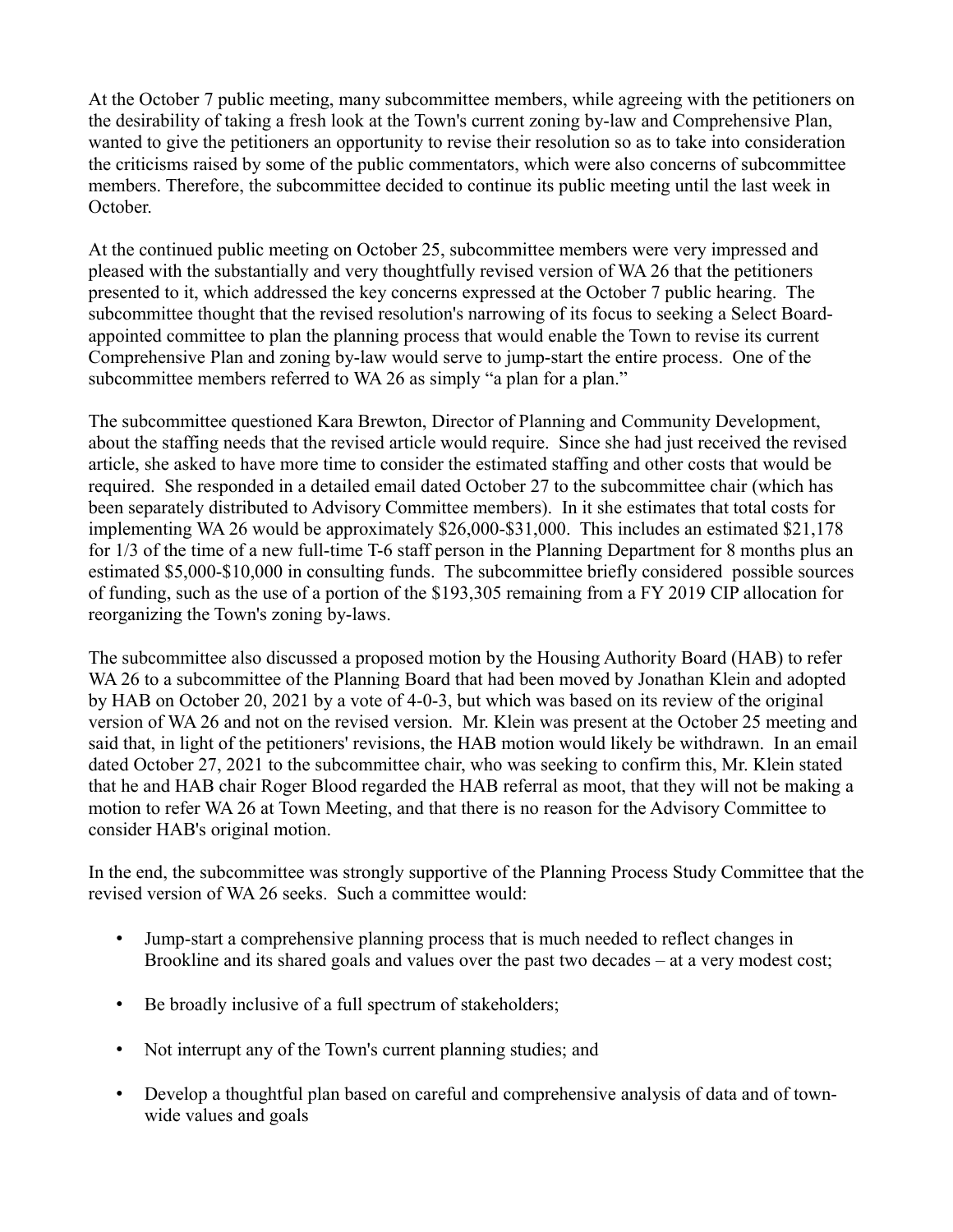#### **Recommendation**

The Ad Hoc Subcommittee for Warrant Article 26 recommends FAVORABLE ACTION on Warrant Article 26, as revised by the petitioners and the subcommittee, by a vote of 7-0-1.

Roll Call Vote: Yes: Ananian, Birnbaum, Granoff, Kahn, Pollak, Ridruejo, Selwyn; No: 0; Abstentions: Cole; Absent: 0

### **ARTICLE 26 (as revised October 25, 2021)**

Submitted by: Linda Olson Pehlke, TMM Pct. 2, Paul Warren, TMM Pct. 1, Gina Hahn, TMM Pct. 3, M. David Lee, President Stull and Lee Architecture and Planning, Pct. 6

MOVED that the Town will Adopt the following Resolution:

WHEREAS, it would be in the Town's best interest to engage in a Town-wide, progressive planning and zoning reform project responding to the need for greater resiliency in the face of the climate emergency and pandemic disruptions, plus the critical need for equity, housing security, and business vitality; and

WHEREAS, the Town, its residents, businesses and non-profits, and potential property developers struggle with an antiquated zoning bylaw that is difficult to understand, does not reflect modern community goals, and does not produce predictable, context-appropriate outcomes; and

WHEREAS, Nearly 600 residents of Brookline have signed a letter to the Select Board calling on the Town to engage in an inclusive, community-driven planning and zoning reform process that would chart a thoughtful and informed course for our future; and

WHEREAS, our Zoning By-Law does not adequately reflect evolving new trends in housing, commuting, lifestyle choices, and the growing awareness that our health and well-being depends on access to the outdoors and recreation; and

WHEREAS, our Zoning By-Law and other Town policies do not adequately address the disparities made evident by the pandemic and detailed in the recently published Disparity Report 2021 under the auspices of the Office of Diversity, Inclusion, and Community Relations; and

WHEREAS, the Select Board identified Objective #11 in the FY 2022 Financial Plan which states, "To pursue re-codification and an update to the zoning by-laws that meets Town Needs and objectives"; and

WHEREAS, WA 34 from Fall 2020 Town Meeting urges the Select Board to determine whether adding substantial new housing is in the Town's best interests after consideration for impacts to Town facilities, infrastructure, and services, as well as open space and the historic streetscape; and

WHEREAS, the Town has developed new and effective methods for community engagement such as those being used in the Boylston Street/RT 9 Corridor Study; and

WHEREAS, community engagement across the entire town is the keystone of a communitydriven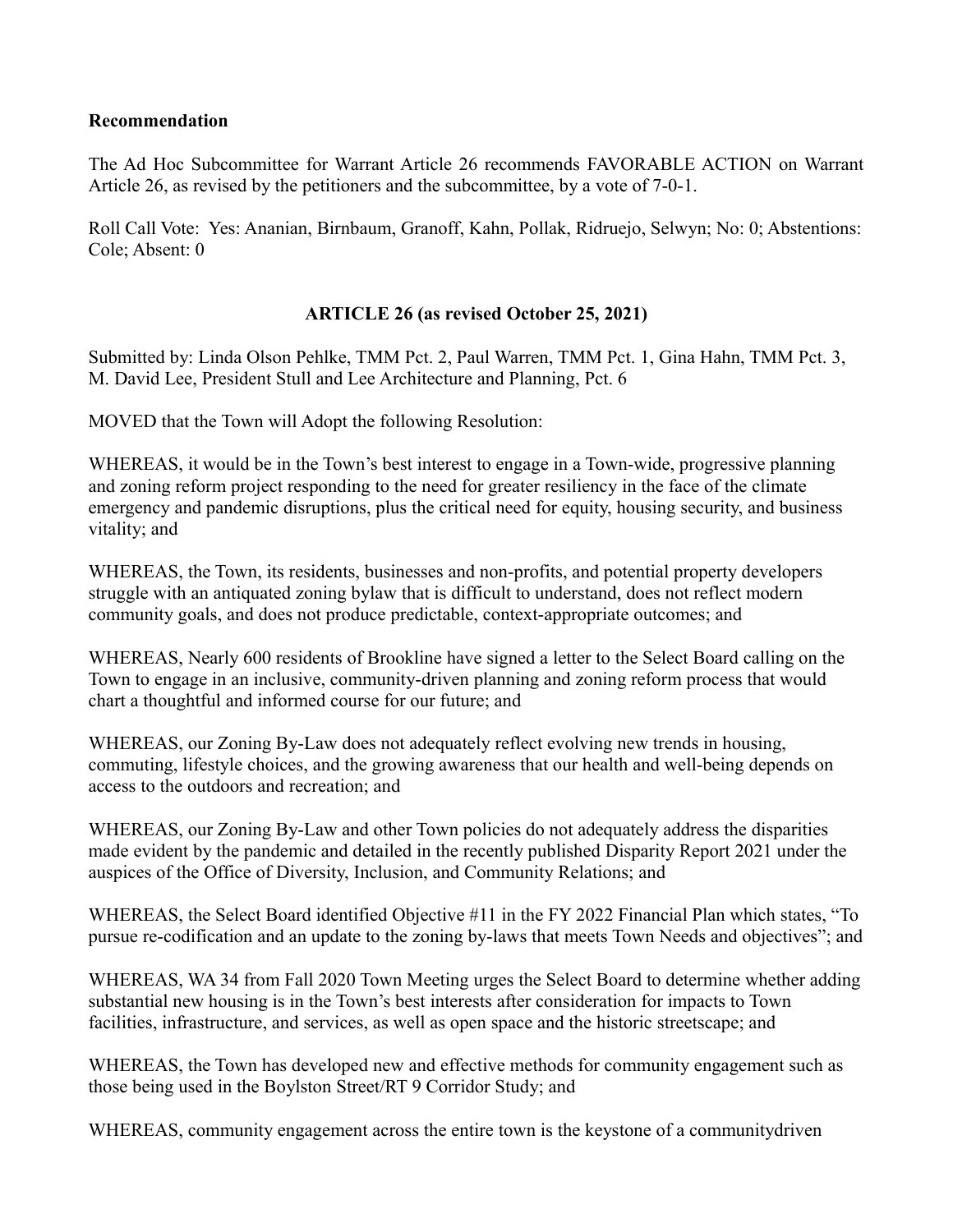planning and zoning reform effort. Starting with a detailed inventory of our current environment, this engagement process will allow stakeholders to identify common goals and values along with strategies for implementation; and

WHEREAS, these shared goals and values should be translated into a new, reformed Zoning ByLaw incorporating progressive planning tools; and

WHEREAS, current corridor planning studies and other ongoing planning efforts should continue and should not be impeded by this broader planning project; and

WHEREAS, by doing the work to define our shared goals, we as a community can work together to respond to the broad set of future community needs and also strengthen and enhance the quality of life for all who live, work, study, or visit in Brookline; and

WHEREAS, MGL Title VII Chapter 41 Section 81D: Master plan, requires that a planning board "shall make a master plan of such city or town and from time to time may extend or perfect such plan", and the last completed Comprehensive Plan in Brookline was done in 2005; and

WHEREAS, several neighboring cities and towns have either finished or are starting the process to develop comprehensive plans to inform potential zoning reform, such as Somerville (Somervision 2040), Boston (Imagine Boston 2030), Medford (Medford 2030) and Cambridge (Cambridge Envision 2018);

### NOW THEREFORE BE IT:

RESOLVED, that the Select Board, in consultation with the Director of Planning and Community Development, appoint a Planning Process Study Committee to work with the Planning Department and other Town staff to develop a work program, budget, and scope for an inclusive, community-driven planning and zoning reform process; and

FURTHER RESOLVED, that the Select Board appointed Planning Process Study Committee seek input and be informed by a full spectrum of stakeholders, including but not limited to: marginalized communities, subsidized housing residents, non-profits, faith-based organizations, business interests, neighborhood associations as well as, advocacy groups for affordable housing, historic preservation, climate action and resiliency, green space, parks and open space, active and public transportation, and senior citizens, and include Brookline residents with professional expertise in planning and zoning; and

FURTHER RESOLVED, that the Planning Process Study Committee shall endeavor to devise a planning process that will develop a shared fact base of existing conditions, develop demographic and land-use projections, analyze possible land-use scenarios, inventory infrastructure and future infrastructure needs, identify Town service and facility usage metrics and capacities, develop a statement of town-wide values and goals with metrics, and generally complete the analysis necessary to identify potential impacts from contemplated land-use scenarios; and

FURTHER RESOLVED, that the Planning Process Study Committee contemplate the potential application of progressive planning and zoning tools such as form-based zoning, environmental performance standards, green infrastructure, and placemaking; and

FURTHER RESOLVED, that the Planning Process Study Committee identify project work products